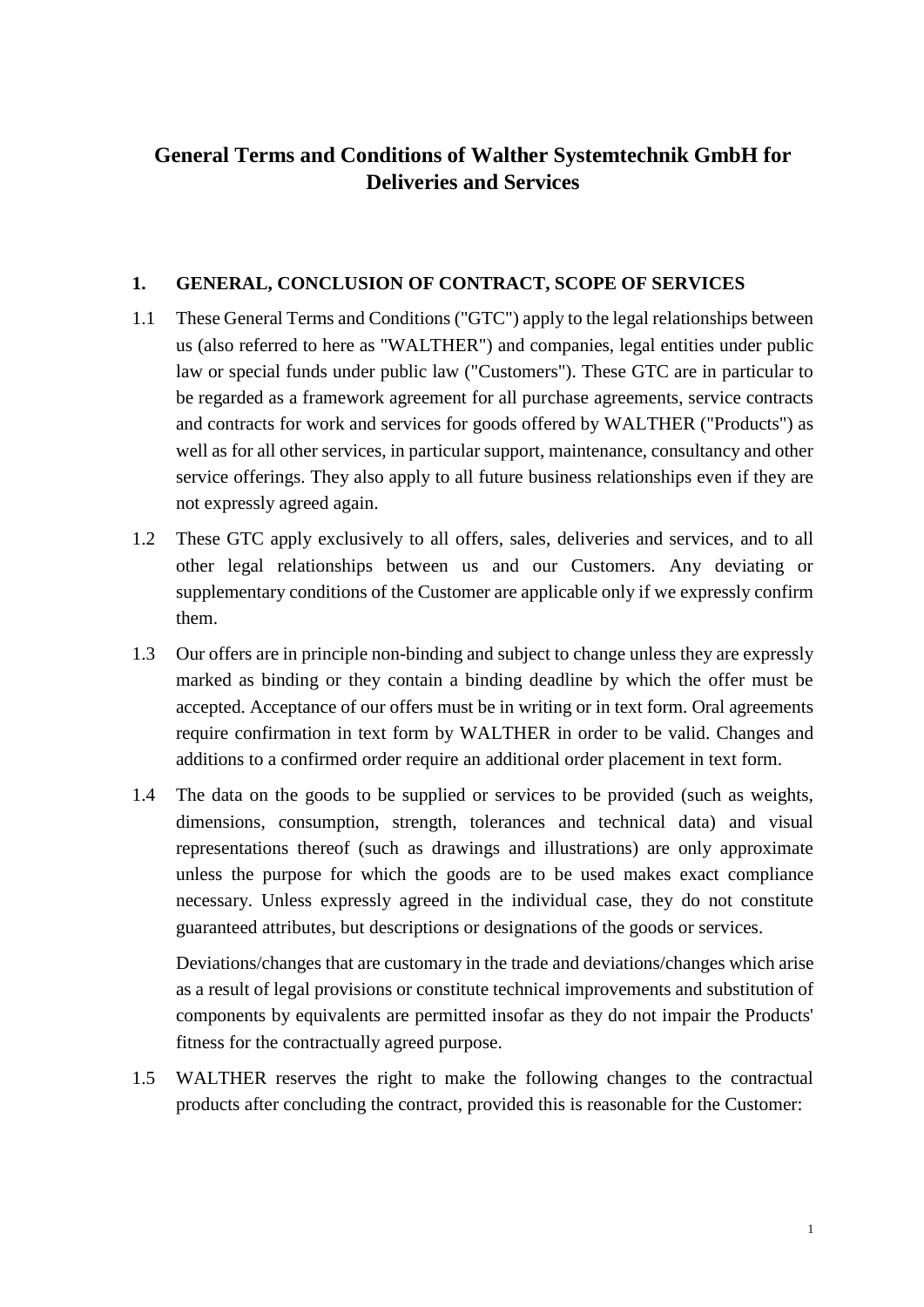product modifications in the course of continuous product development and improvement; minor and insignificant deviations in colour, shape, design, dimensions, weight or quantity; deviations customary in the trade.

WALTHER will inform the Customer in writing of all changes, additions or deletions that may become necessary during the processing of the order, which go beyond deviations/changes that are customary in the trade within the meaning of the aforementioned clause [1.5](#page-0-0) of these GTC, such as for additional equipment, devices, tools, etc. required for the ordered Product's function. The change is deemed to have been approved by the Customer if WALTHER has granted the Customer a reasonable period of time to make an express declaration together with the information; WALTHER undertakes to specifically draw the Customer's attention to such consequence of the customer's conduct at the start of the time period.

1.6 The ownership right and copyright of drawings, plans, samples and other documents of a tangible and intangible nature, also in electronic form, will remain with WALTHER, insofar as this has not been expressly agreed otherwise in the individual case. Documents may only be reproduced or made accessible to third parties with WALTHER's prior written consent. The same applies to information and documents designated as confidential by the Customer.

### **2. PRICES, PAYMENT TERMS**

2.1 The prices and delivery options stated in our catalogues, printed matter, letters, etc. are subject to change; cost estimates are non-binding. The prices will apply without discounts or other rebates and, unless expressly agreed otherwise in the individual case, ex works/warehouse (EXW Walther Systemtechnik Incoterms ® 2020), excluding packaging, disposal costs, transport, insurance, assembly and commissioning, plus the applicable value added tax, customs duties and other public charges.

Place of lading is Walther Systemtechnik GmbH, Hockenheimer Str. 3, 76726 Germersheim / Germany.

2.2 If the agreed prices are based on our list prices and the delivery/service is to take place more than four months after conclusion of the contract, the list prices valid at the time of delivery/service will apply. If special productions require the use of new technologies or processes and result in additional costs, WALTHER is entitled to demand an adjustment of the agreed prices to the altered costs; delivery deadlines and terms of payment are to be redefined accordingly. This provision is applicable only if the order confirmation expressly refers to this possibility. In this case, the order confirmation describes the state of the art, which is the basis of the initial price.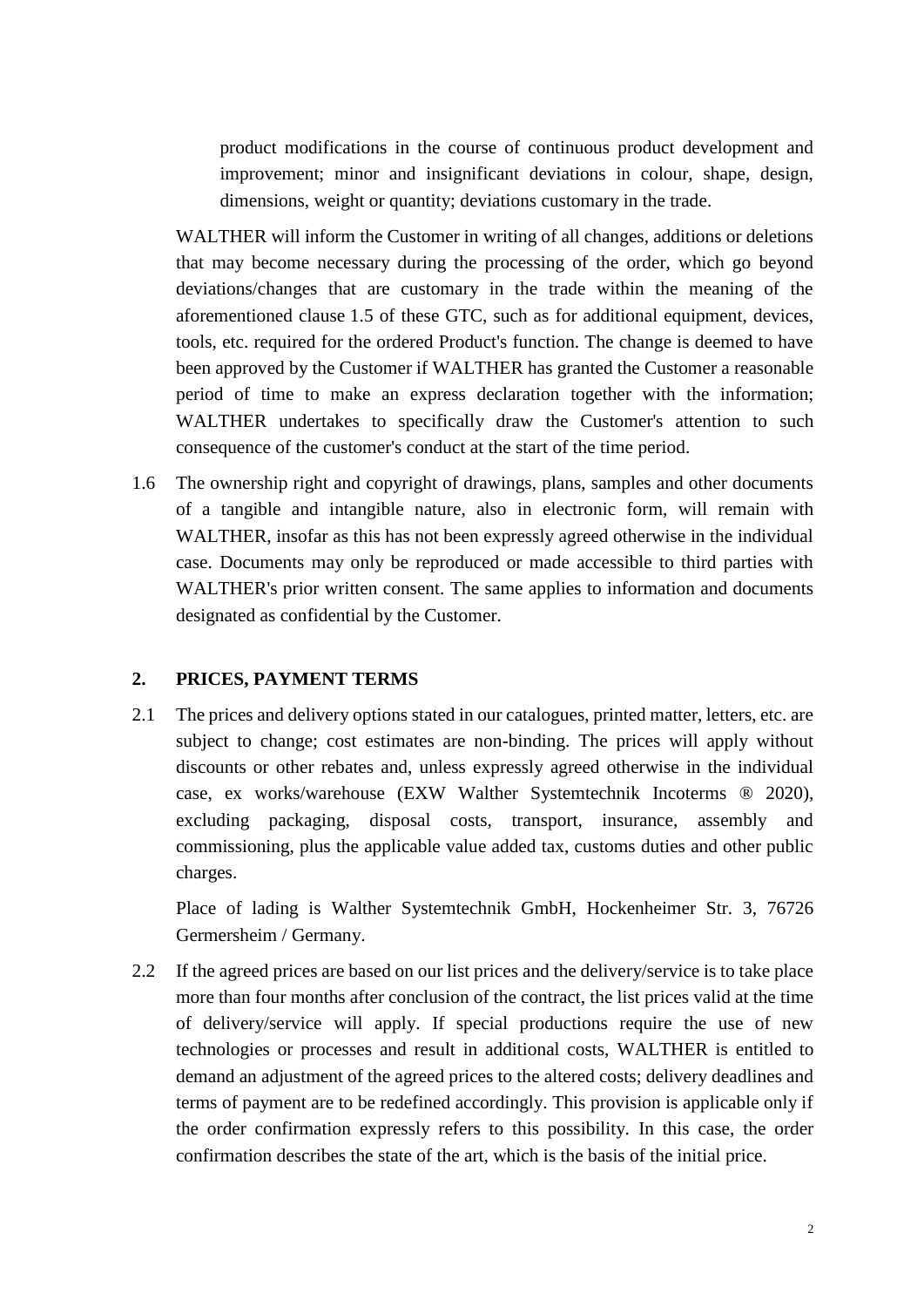- 2.3 In the absence of any agreements to the contrary, payments must be made immediately after invoicing without any deductions.
	- In the case of orders for plants, machinery and machinery parts with a total price of less than  $\epsilon$  50,000.00, payments must be made as follows: for first order, advance payment or 30 days net, subject to a positive credit check, without deduction of discount. For subsequent orders, 30 days net after positive initial settlement, without deduction of discount, subject to a positive credit check.
	- For orders not including construction services with a total price of more than  $\epsilon$  50,000.00, payments must be made as follows: 40 % immediately net after order confirmation, 60 % after delivery 30 days net, in each case without deduction of discount and subject to a positive credit check.
	- For orders including construction services with a total price of more than  $\epsilon$  50,000.00, payments must be made as follows: 40 % immediately net after order confirmation, 30 % immediately net after design approval, 30 % after delivery 30 days net, in each case without deduction of discount and subject to a positive credit check.
	- For assembly or other services payments must be made as follows: 30 days net, in each case without deduction of discount and subject to a positive credit check.
	- For the provision of services and assembly work, WALTHER is entitled to invoice part payments for partial services rendered. WALTHER can make the continuation of the work dependent on the payment of these partial invoices, unless the Customer provides security for the amount invoiced.
- 2.4 If a fixed payment deadline is not met, default will occur without a reminder. In this case, WALTHER is entitled to demand default interest at the statutory rate, unless WALTHER proves a higher loss incurred as a result of default interest. WALTHER reserves the right to assert further claims.
- 2.5 If the Customer is in default with an amount of at least 1/10 of the payment owed, the entire remaining amount will become due without reminder. If the Customer's buyer has paid for the Product in full or in part, WALTHER's claim against the Customer becomes due immediately. The same will apply in the event of cessation of payments, application for the opening of insolvency proceedings against the Customer's assets or in the event of compulsory enforcement. The Customer is entitled only to rights of setoff, retention and refusal of performance against WALTHER's claims if its counterclaims have been declared final and absolute or are undisputed by WALTHER. The Customer may only exercise rights of retention and rights to refuse performance insofar as its counterclaim is based on the same contractual relationship. This will have no effect on the Customer's claims for defects.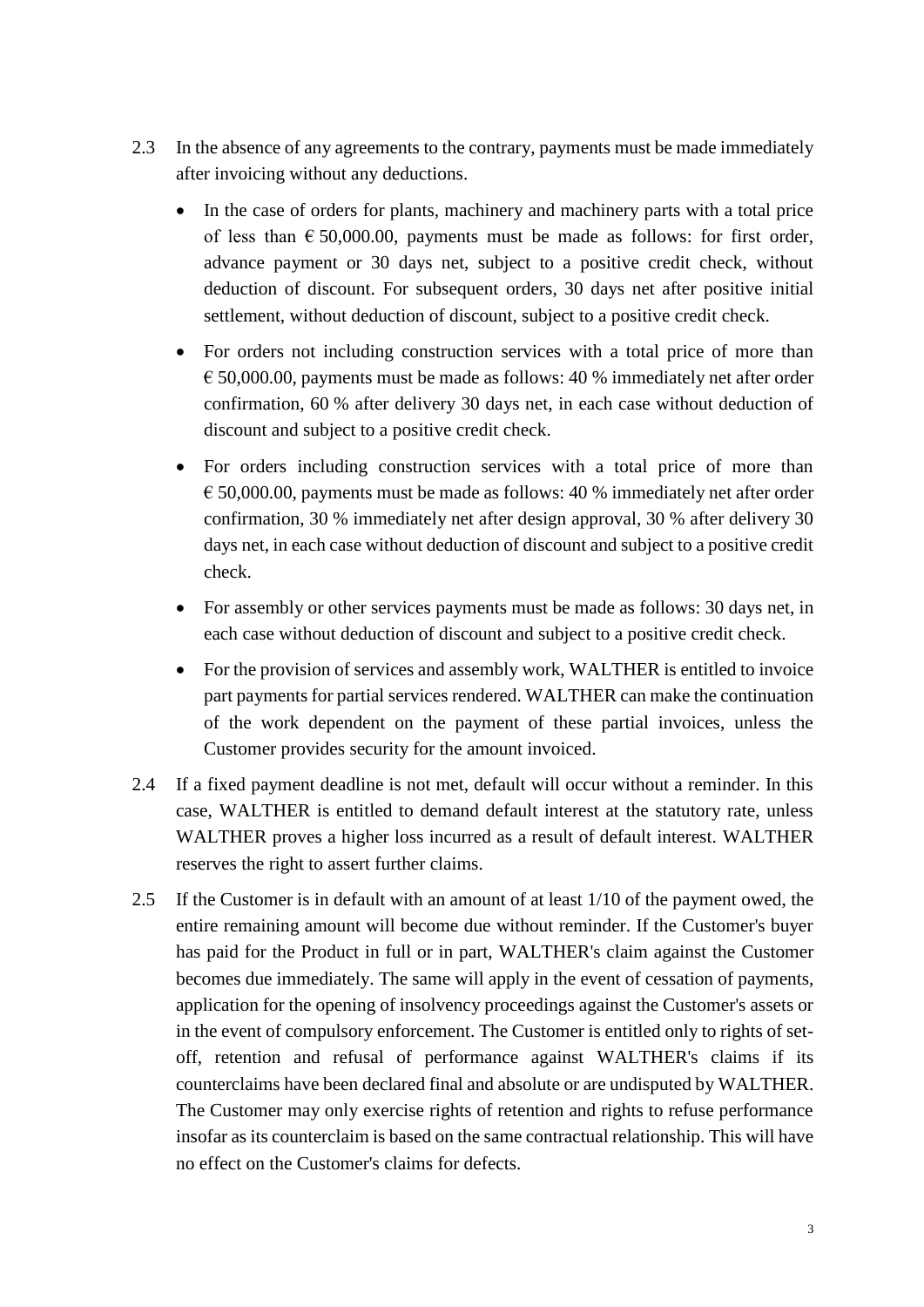- 2.6 WALTHER is entitled to make the supply of outstanding goods and services dependent on advance payment or provision of a security if, after the contract has been concluded, it learns of circumstances which are likely to materially adversely affect the Customer's creditworthiness and which jeopardise the Customer's ability to pay WALTHER's outstanding claims under the respective contractual relationship (including other individual orders under the same framework agreement).
- 2.7 In the absence of any other provision by the Customer, payments will be set off against the oldest outstanding invoice, including any associated ancillary costs.

### **3. DELIVERY AND PERFORMANCE DEADLINES**

- 3.1 WALTHER's compliance with delivery/performance deadlines is subject to all technical issues having been clarified and the Customer having duly fulfilled all obligations incumbent upon it, such as providing the necessary technical information and documents, official certificates or permits as well as material aids, test material for trial runs, sample parts, machinery, machinery parts or tools that the Customer has to supply.
- 3.2 Unless otherwise agreed, sample parts (components) to be processed are ready for series production and have been supplied in sufficient quantities.
- 3.3 In the case of an agreed down-payment/advance payment, the agreed payment terms and other obligations must be fulfilled.
- 3.4 If the Customer does not fulfil the aforementioned prerequisites in due time, the delivery/performance periods will be extended or the delivery/performance deadlines will be postponed by the period of the delay for which the Customer is responsible plus a reasonable start-up period, or new delivery/performance periods or new delivery/performance deadlines will be agreed. This also applies if the Customer subsequently requests a change in the scope of the service and this change is associated with an additional expenditure of time.

This does not apply if WALTHER is responsible for the delay.

- 3.5 Under no circumstances are delivery deadlines or delivery periods to be regarded as fixed, unless this is expressly agreed.
- 3.6 Insofar as WALTHER does not expressly bear the procurement risk, the delivery is subject to WALTHER having been supplied in a timely manner. This does not apply if WALTHER is responsible for the non-supply or delay. The Customer will be informed of the services not being available without undue delay. The consideration will be refunded without undue delay. WALTHER will present the covering contract to the Customer and assign the resulting rights to it to the extent required without undue delay.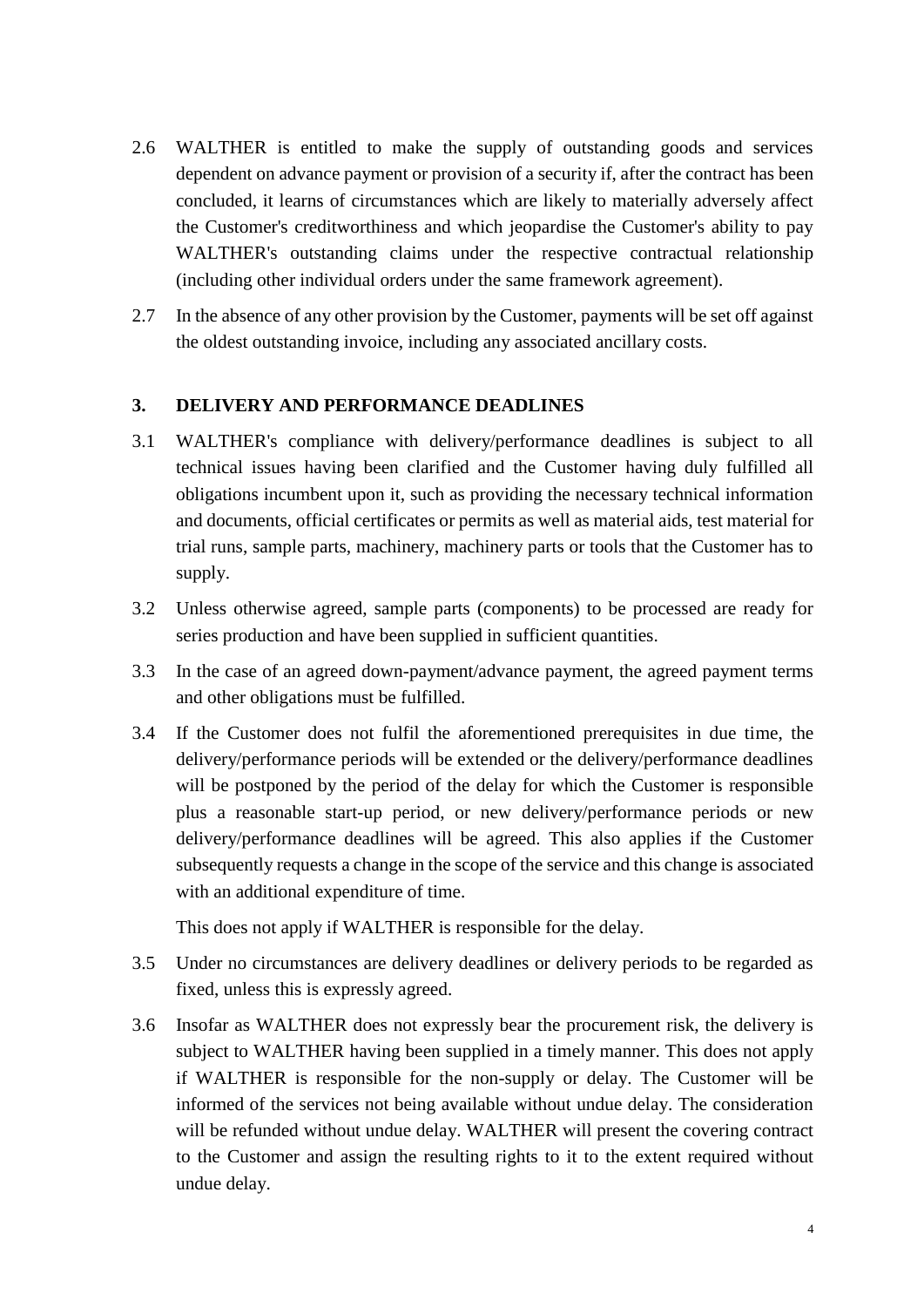- 3.7 Delivery/performance deadlines or delivery/performance periods are deemed to have been met for supplies if the Product has left WALTHER's factory by their expiry or notification that it is ready for shipment has been given, or, if the delivery/performance is delayed for reasons for which the Customer is responsible, upon notification that the Product is ready for shipment within the agreed period. If acceptance is required from the Customer, the acceptance date set by WALTHER with reasonable notice or agreed with the Customer is decisive. The statutory provisions on default of acceptance and the following clause [3.11](#page-4-0) will remain unaffected.
- 3.8 WALTHER will not be liable for the impossibility of the delivery/performance or for delays in delivery/performance insofar as these are caused by force majeure or other events not foreseeable at the time the contract was concluded (e.g. operational disruptions of all types, pandemics including COVID-19, difficulties in procuring materials or energy, transport delays, strikes, legal lock-outs, lack of personnel, energy or raw materials, difficulties in obtaining the required official permits, official measures or the failure of suppliers or subcontractors to deliver, to deliver correctly or on time) for which WALTHER is not responsible. If such events make the delivery or performance extremely difficult or impossible for WALTHER and the impediment is not only temporary, WALTHER is entitled to withdraw from the contract. Where impediments are temporary, the delivery/performance period will be extended or the delivery/performance deadlines will be postponed by the duration of the impediment plus a reasonable start-up period, or new delivery/performance periods or new delivery/performance deadlines will be agreed. Where the Customer cannot be reasonably expected to accept the goods or services owing to the delay, it may withdraw from the contract by sending WALTHER a written declaration without undue delay.

WALTHER will inform the Customer of an impediment to delivery/performance without undue delay after WALTHER has become aware of it.

- 3.9 We will be in default only after a written reminder has been sent, even in the case of bindingly agreed periods and deadlines.
- 3.10 If WALTHER is in default with a delivery or performance or if a delivery or performance becomes impossible for WALTHER, regardless of the reason, and if WALTHER should be liable for this, WALTHER's liability is limited to damages in accordance with clause [7](#page-9-0) .
- <span id="page-4-0"></span>3.11 If the Customer is in default with acceptance or culpably breaches other duties to cooperate, WALTHER may demand that any losses which this may incur be reimbursed (including additional expenses). WALTHER reserves the right to assert further-reaching claims. The risk of accidental loss or accidental deterioration of a Product will pass to the Customer at the latest when it falls into default of acceptance.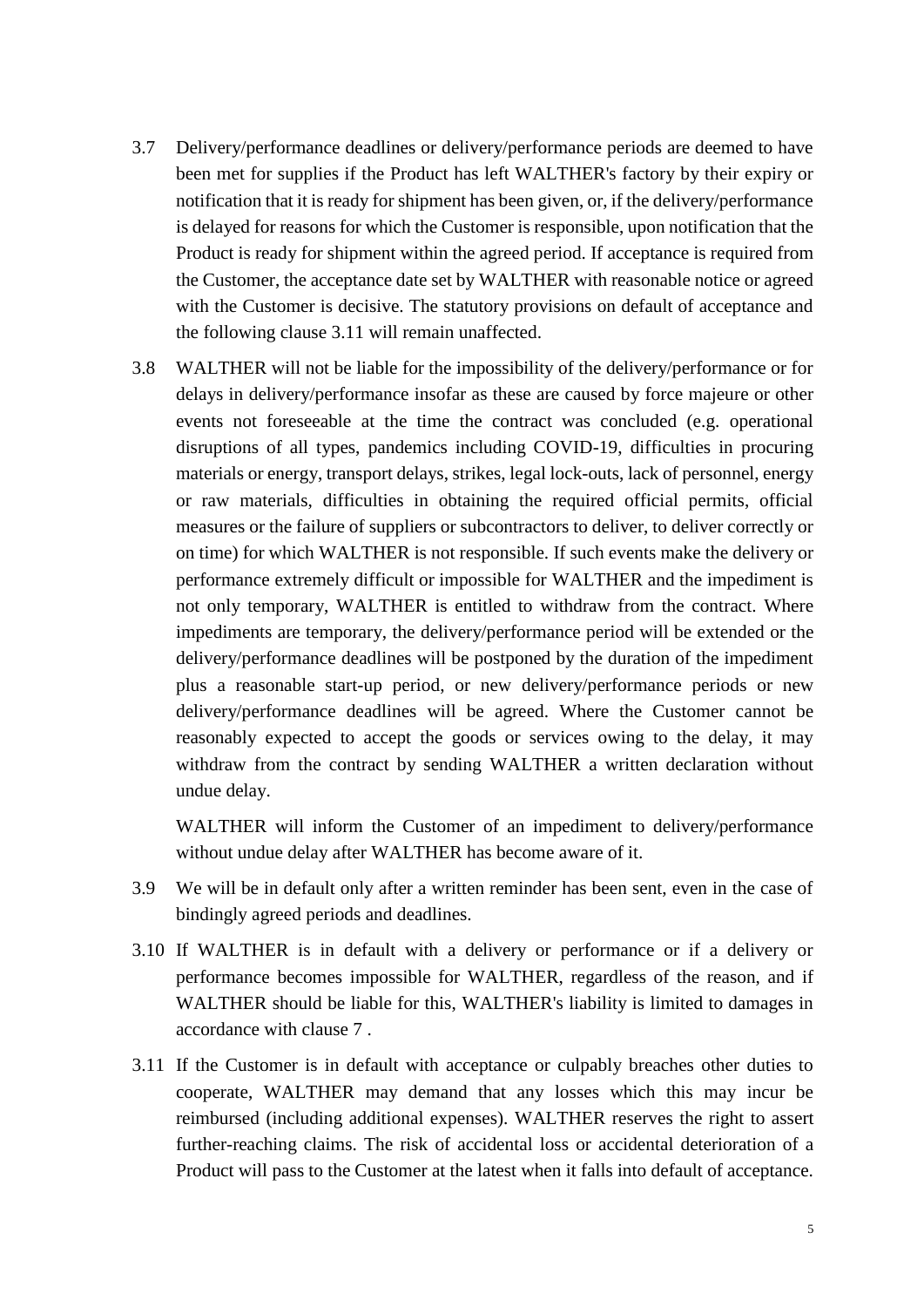When default of acceptance occurs, the claims to which WALTHER is entitled from the transaction will also become due. If the Customer falls into default of acceptance, WALTHER is entitled to store the Product at the risk and expense of the Customer.

3.12 WALTHER is entitled to partial deliveries and partial performances at any time if the partial delivery can be used by the Customer in the context of the contractual purpose, the delivery of the remaining ordered Products is ensured and the Customer does not incur any significant additional expenditure or additional costs as a result, unless WALTHER expressly agrees to bear these costs.

#### **4. TRANSFER OF RISK, SHIPPING, TESTS, ASSEMBLY**

4.1 The risk of accidental loss and accidental deterioration of the Products will pass to the Customer – even in the event of partial delivery – upon handover, in the event of sale by delivery to a place other than the place of performance upon delivery of the Products to the forwarding agent, the carrier or any other third party designated to carry out the shipment (FCA, FOB Incoterms ® 2020). This also applies to carriage paid delivery, loading onto our vehicles for the purpose of delivery, and in the event of self-collection by the Customer upon handover of the goods to the Customer. Unless otherwise agreed, the Customer or its forwarding agent, carrier or collector will be responsible for the safe loading, stowage and securing of the Products, and for their unloading.

If acceptance has been agreed, the risk will pass to the Customer with the (possibly fictitious) acceptance. For the time between the Customer obtaining possession and the acceptance, or in other cases in which the Customer obtains possession of the Products before the transfer of risk, the Customer undertakes to insure the Products at replacement value and already now assigns to WALTHER the claim to the sum insured for damages.

4.2 The Products are generally installed by the Customer. The Customer must arrange for suitable lifting equipment for the installation in good time. If the parties have agreed on WALTHER installing the Products, large plants/machinery including all accessories will be unloaded from the truck by a transport company instructed by WALTHER, placed on armoured rollers, transported to the installation site and positioned at the installation site. All aids required for this (crane, forklift truck and armoured rollers) must be provided by the Customer in good time, unless otherwise agreed between the parties. Insofar as the parties have agreed on WALTHER installing the Products, the Customer must in particular ensure that (i) the installation site is free of obstacles, (ii) if air cushions are used, the transport route does not exceed a length of 30 m and (iii) the transport route is completely level and free of interfering contours. The lifting of the Products again at the installation site (for example, due to a plinth) by a special crane is not included in the scope of delivery.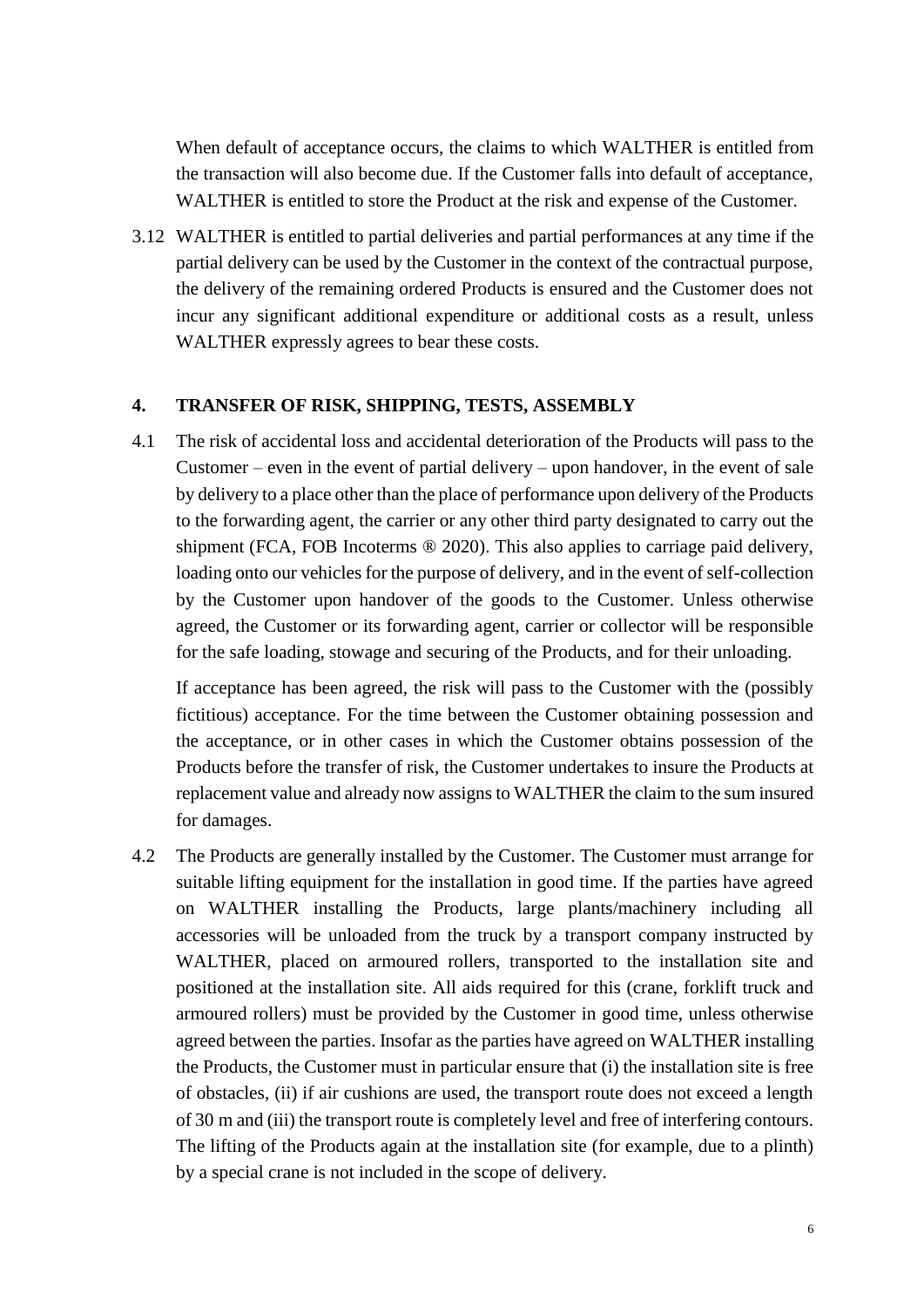- 4.3 Transport insurance will be taken out only at the request and expense of the Customer, unless expressly agreed otherwise in the individual case.
- 4.4 If delivery or performance and acceptance is delayed for reasons for which the Customer is responsible, the risk passes to the Customer upon notification that the Product is ready for shipment or ready to be accepted.
- 4.5 Unless WALTHER has received special shipping requirements from the Customer or unless expressly agreed otherwise in the individual case, shipping will be carried out by Deutsche Post AG, a parcel service, Deutsche Bahn AG or by a forwarding agent, depending on the type, scope and expediency of the delivery, at WALTHER's reasonable discretion and without liability for the type of shipping. The additional costs incurred by express mail or express delivery requested by the Customer will also be borne by the Customer.
- 4.6 The packaging will be determined by WALTHER itself depending on the weight, volume, type and duration of transport of the Product, unless WALTHER has received special packaging requirements from the Customer or unless expressly agreed otherwise in the individual case. WALTHER is only required to dispose of packaging of any kind, in particular outer packaging and transport packaging, if and insofar as WALTHER has a duty to do so due to mandatory public law provisions or if this has been expressly agreed in the individual case. This also applies if WALTHER bears the costs of packaging or shipping.
- 4.7 The Customer must report any transport damage directly to the carrier without undue delay and inform WALTHER. If WALTHER has taken out transport insurance on behalf of the Customer, WALTHER must be sent a statement from the carrier about the damage found without undue delay so that any claims can be asserted against the transport insurer.

Even if they show minor defects, the Customer must accept delivered Products without prejudice to its rights under clause [5.](#page-7-0)

4.8 If agreed between WALTHER and the Customer, WALTHER will test the delivery items before delivery. Subject to individual agreement with the buyer, only such Products are owed with which materials customary in the market can be processed in the size and condition stated in the specification.

For the delivery of test material, the Customer must observe WALTHER's corresponding delivery instructions (delivery specifications for trial run material). WALTHER is responsible for retaining and disposing of the sample material provided only to the extent that this is expressly stated in the order confirmation.

4.9 Assembly and service work, commissioning services and instruction of the Customer's operating personnel will be charged based on time and effort. Invoicing will be carried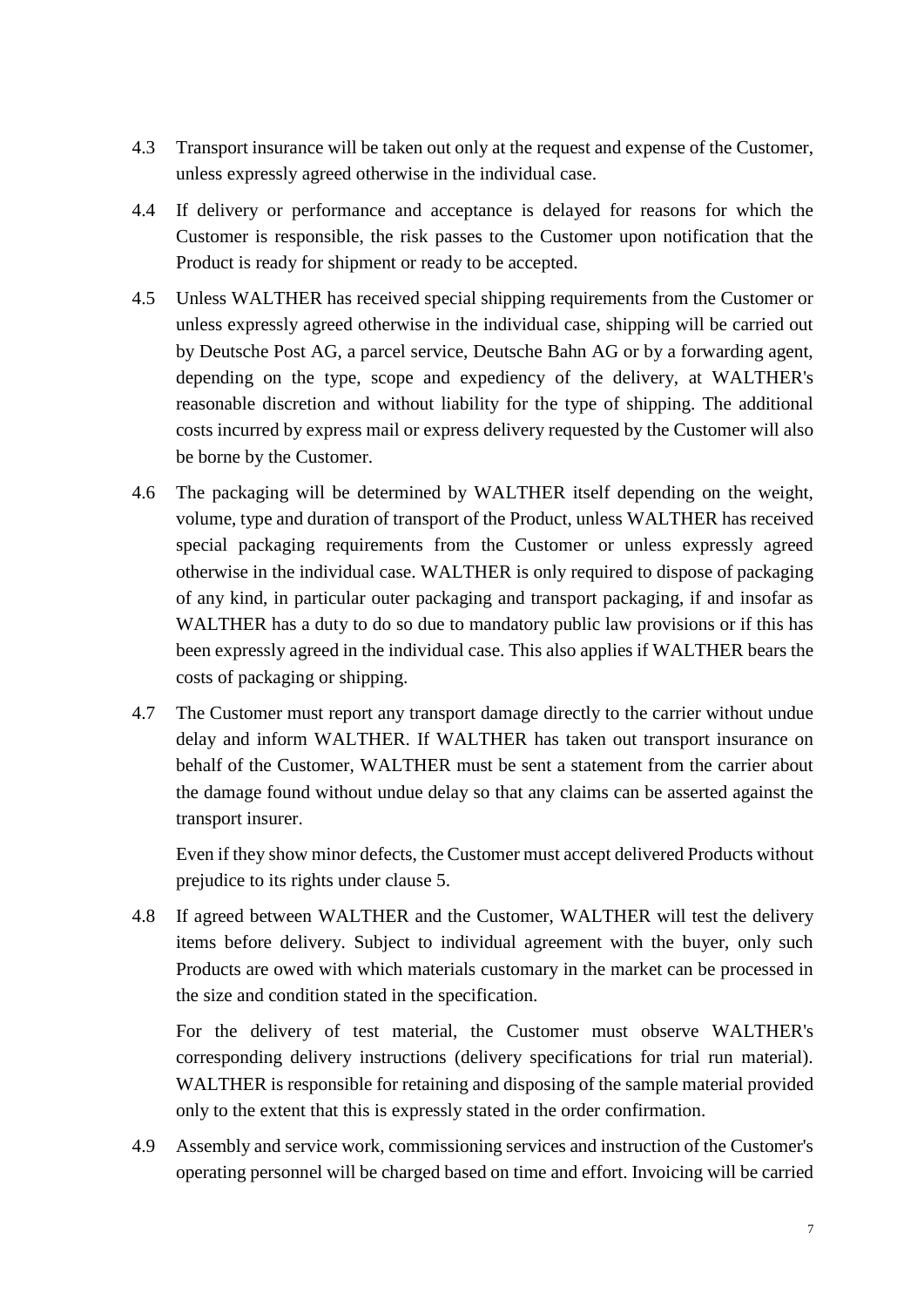out in accordance with WALTHER's currently applicable charge rates. The working hours, waiting times, travel times, expenses for daily allowance, costs for overnight stays as well as necessary outlays for fare and transport are calculated. The material used as well as other expenses for the consumption of materials will be charged according to the agreed prices in the absence of an agreement at reasonable prices.

If assigned assembly personnel cannot work for reasons for which WALTHER is not responsible, the waiting time will be charged as working time. This also applies to quarantine measures ordered by the authorities. If, for reasons for which WALTHER is not responsible, work has to be carried out at times or under circumstances that deviate from the contractually stipulated conditions, the Customer must additionally compensate the additional expenses caused by this. Insofar as the execution of work is requested at times or under circumstances that require collectively agreed surcharges (including for overtime), WALTHER may charge surcharges on its hourly charge rates in the amount of the percentages applicable to WALTHER under the collective agreement.

Instruction of operating personnel will be charged additionally even if assembly is included in the price.

### <span id="page-7-0"></span>**5. LIABILITY FOR DEFECTS**

- 5.1 The Customer is required to inspect the delivered Products without undue delay after delivery and to report any defects.
- 5.2 The delivered Products are deemed to have been approved if WALTHER, with regard to obvious defects, obvious shortages or other defects which were or would have been identifiable in the course of an immediate, careful inspection, has not received notification of the defect within 7 days of delivery of the product, or otherwise – in the case of unclear or hidden defects – within 7 days of the discovery of the defect or the time at which the defect was identifiable to the Customer in the course of normal use of the Product without closer inspection.
- 5.3 In the event of a justified complaint, the Customer will be entitled to two attempts to rectify defects or make a replacement delivery at WALTHER's discretion free of charge within a reasonable period of time. Shortages will be delivered subsequently. If two attempts to rectify defects or make a replacement delivery within a reasonable period of time are unsuccessful, the Customer will be entitled to the statutory rights, subject to the provisions of clause [7.](#page-9-0) Subsequent performance will include neither removal of the defective item nor reassembly if WALTHER was not originally required to carry out assembly.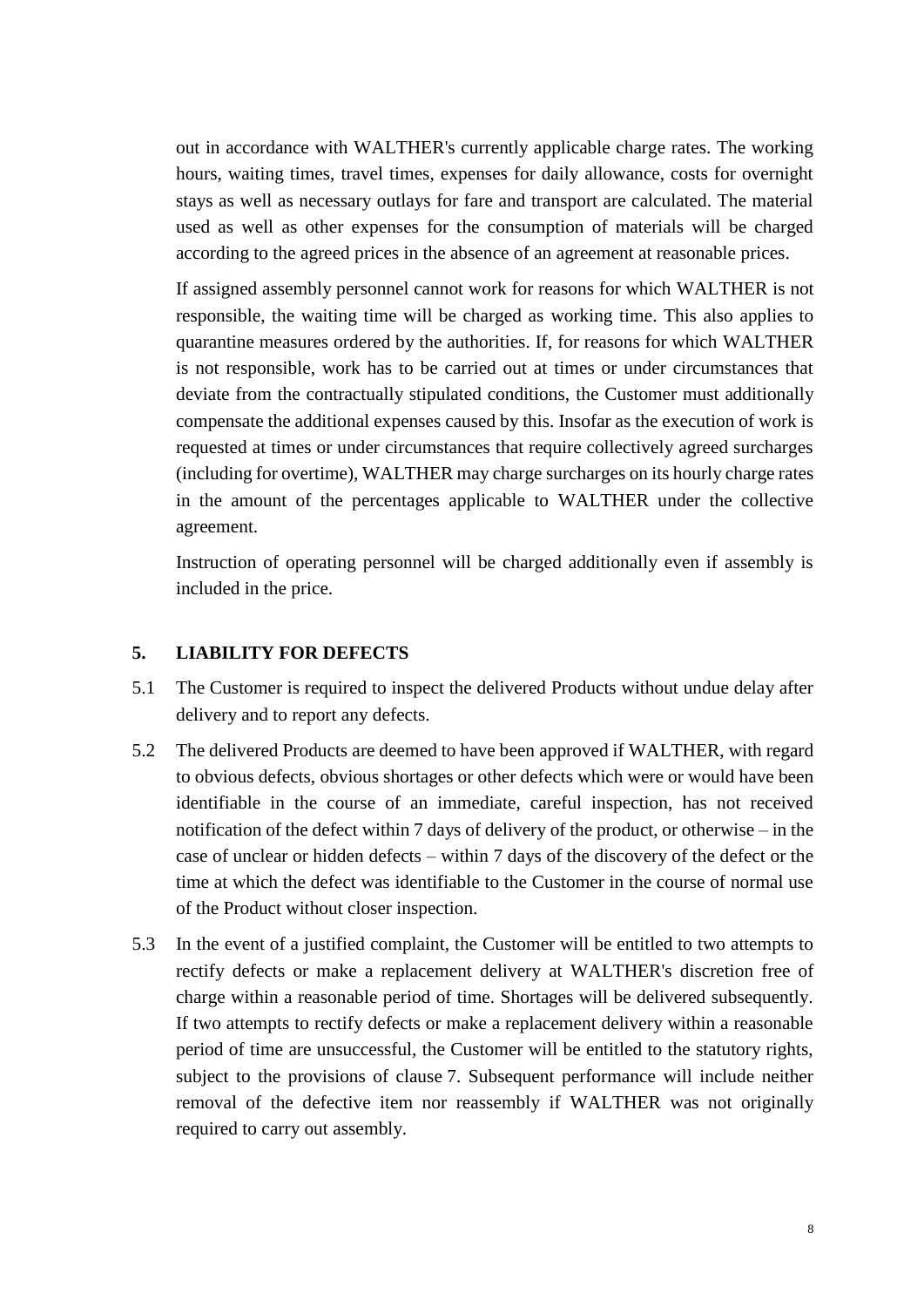The expenses required for the purpose of inspection and subsequent performance, in particular transport, travel, labour and material costs (not: removal and assembly costs), insofar as these are not increased because the subject matter of the contract is located at a place other than our Customer's place of performance, will be borne by WALTHER if there is actually a defect. Otherwise, WALTHER may demand compensation from the Customer for the costs incurred by the unjustified request for rectification of the defect (in particular inspection and transport costs), unless the lack of defectiveness was not identifiable for the Customer.

WALTHER can refuse to rectify defects or make a replacement delivery if the Customer does not fulfil its payment obligations towards WALTHER to an extent that corresponds to the defect-free part of the service provided.

- 5.4 No warranty will be assumed, in particular, in the following cases: Unsuitable or incorrect use by the Customer or by third parties instructed by the Customer, in particular through the use of insufficiently qualified personnel, faulty assembly or commissioning, natural wear and tear (wearing parts), faulty or negligent handling, improper maintenance, unsuitable operating materials, defective construction work, unsuitable construction land, chemical, electrochemical or electrical influences, provided WALTHER is not responsible for these circumstances.
- 5.5 WALTHER is also not required to provide a warranty insofar as defects of Products are based on defective materials supplied by the Customer or insofar as defects of Products are based on the fact that the Customer has prescribed the execution of the order according to construction plans of third parties.
- 5.6 A delivery of used Products agreed with the Customer in the individual case is made to the exclusion of any warranty, unless WALTHER has caused the defect intentionally or through gross negligence or has fraudulently concealed the defect.
- 5.7 The warranty period will be one year from delivery or, where acceptance was stipulated, from acceptance. Replaced parts will become our property and must be sent to us at our request. If shipping, assembly or commissioning is delayed through no fault of our own, our liability will expire no later than twelve months after the transfer of risk.
- 5.8 The right of recovery in accordance with sections 445a, 445b German Civil Code (*BGB*) is excluded, unless WALTHER has caused the defect intentionally or by gross negligence or has fraudulently concealed the defect.

#### **6. LIABILITY FOR LEGAL DEFECTS**

6.1 If the Customer instructs WALTHER to execute the order according to certain specifications, the Customer is responsible for ensuring that this does not violate third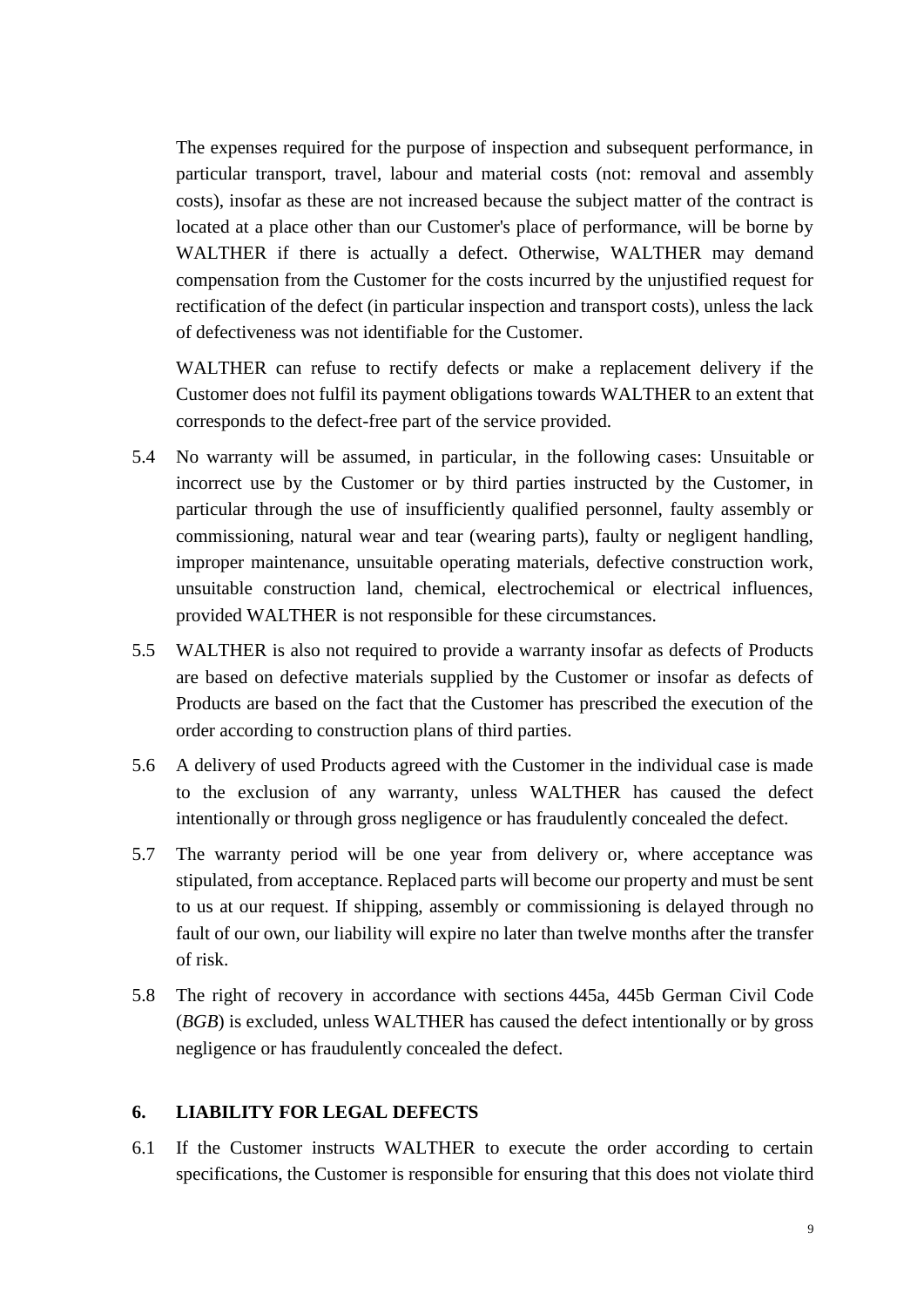parties' property rights. The Customer thereby indemnifies WALTHER against any third-party claims; the Customer also bears the costs of any defence measures, including legal disputes.

6.2 If the Products delivered by WALTHER infringe a third-party industrial property right or copyright, WALTHER will, at its discretion and at its cost, modify or replace the Products delivered by WALTHER so that the third-party rights are no longer infringed, but the Products delivered by WALTHER continue to satisfy the contractually agreed functions, or procure the right of use for the Customer by concluding a licence/user agreement. If WALTHER does not manage to do this within a reasonable time period, the Customer may withdraw from the contract or make a reasonable reduction to the purchase price. Any damages claims on the part of the Customer are subject to the limitations of clause [7.](#page-9-0)

## <span id="page-9-0"></span>**7. LIABILITY FOR DAMAGES**

- 7.1 WALTHER's liability for damages only in the event of slightly negligent breaches of duty and subject to the exceptions in the following clause [7.2](#page-9-1) – is limited as follows: (i) in the event of a breach of material duties (cardinal duties), WALTHER's liability is limited to the amount of the damage typically foreseeable at the time the contract is concluded; (ii) WALTHER is not liable in the event of breaches of minor duties. Cardinal duties are contractual duties where compliance is indispensable to proper performance of the contract and where the Customer is entitled to rely on such duties being complied with. Liability for loss of profit, production downtime or indirect damage is excluded.
- <span id="page-9-1"></span>7.2 The above limitation of liability does not apply to instances of mandatory statutory liability, particularly in accordance with the German Product Liability Act (*ProdHaftG*), in the event of assumption of a warranty or of a procurement risk, or to any damage resulting from injury to life, limb or health.

### **8. RETENTION OF TITLE**

- 8.1 WALTHER reserves the title to the delivered Products until all claims of WALTHER against the Customer arising from the business relationship, including future claims arising from contracts concluded simultaneously or subsequently, have been paid in full. This will also apply when individual or all of WALTHER's claims have been included in a current invoice and the balance has been struck and acknowledged.
- 8.2 The Customer is entitled to resell or process Products acquired subject to retention of title in the ordinary course of business; however, the Customer hereby assigns to WALTHER all claims arising from the resale or processing against its buyers or third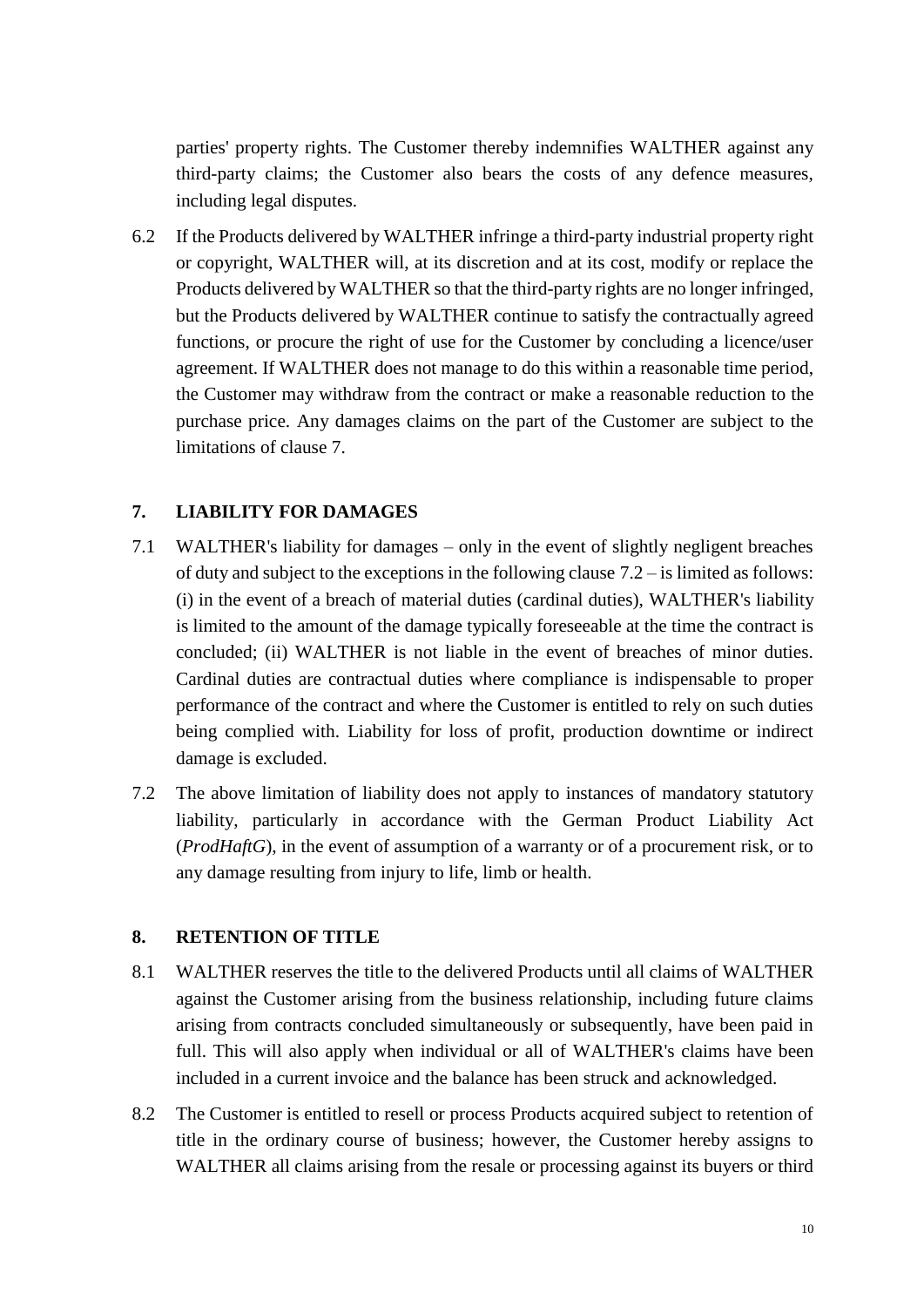parties, regardless of whether the delivered Products were resold processed or unprocessed, in the amount of the final invoice (including VAT) agreed with WALTHER. WALTHER hereby accepts the assignment. The Customer will remain authorised to collect the claim even after it has been assigned. This does not affect WALTHER's authority to collect the claim itself. However, WALTHER will not collect the claim as long as the Customer meets its payment obligations and is not in default with payment, and as long as no application is filed for the opening of insolvency proceedings and payments have not stopped. However, where such case occurs, WALTHER may demand that the Customer notify WALTHER of the claims assigned and their debtors, that it provide WALTHER with whatever details are required to collect the claims, hand over to WALTHER the associated documents and notify the debtors (third parties) of the assignment.

- 8.3 Any processing, combining, mixing, blending or altering of the Products subject to retention of title by the Customer will always be carried out on WALTHER's behalf. If a Product is processed, combined, mixed or blended with other items which do not belong to WALTHER, WALTHER will acquire co-title in the new item in the ratio of the value of the Product (final invoice amount including VAT) compared with the other processed items at the time of processing, combining, mixing or blending. The same incidentally also applies to the item created through processing, combining, mixing, blending or alteration as to the Products delivered subject to retention of title. If the combining/mixing process takes place in such a way that the Customer's item must then be regarded as the principal item, then it is deemed agreed that the Customer will transfer co-title to WALTHER pro rata. The Customer will hold the sole title or co-title thus generated in custody on WALTHER's behalf free of charge.
- 8.4 WALTHER is entitled to insure the Product against theft, breakage, fire, water and/or other damage at the Customer's expense if the Customer has not provided evidence that it has taken out such insurance itself.
- 8.5 In the event of conduct in breach of contract by the Customer, in particular default of payment, WALTHER will be entitled to repossess the Products – after issuing a written reminder and withdrawing from the contract – and the Customer will expressly be required to surrender these.
- 8.6 The Products which are subject to retention of title may not be pledged to third parties or assigned as collateral until the secured claims have been paid in full. The Customer must inform WALTHER in writing without undue delay if third parties assert rights to Products delivered subject to retention of title so that WALTHER can, if necessary, initiate third-party proceedings instituted to prevent execution of a judgment pursuant to section 771 German Code of Civil Procedure (*ZPO*).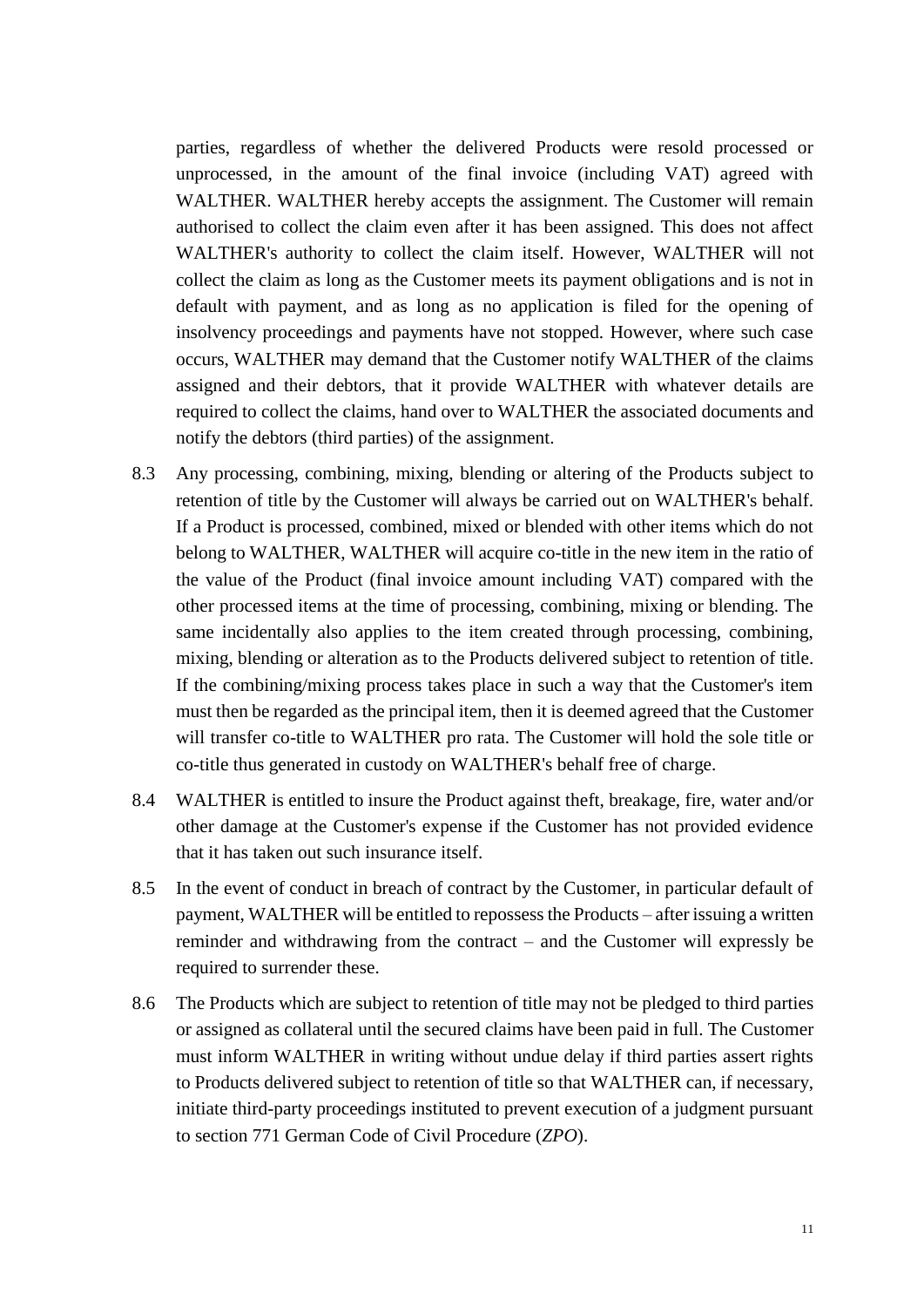#### <span id="page-11-0"></span>**9. LICENSING OF SOFTWARE**

- 9.1 To the extent that software is included in the scope of delivery, the Customer is granted a non-exclusive, non-transferable, non-sublicensable, worldwide right, limited to the purposes contractually agreed upon by the parties, to use the delivered software including its documentation on or for the Product intended for it, upon full payment of the respective agreed remuneration. Use of the software on other (possibly also additional) products or systems is not covered by the rights granted to the Customer. In principle, the Customer is also not entitled to receive the associated object or source code, unless its provision to the Customer was separately agreed in writing.
- 9.2 Unless expressly agreed otherwise, the software delivered by WALTHER is standard software which was not tailored or adjusted to meet the specific needs of the Customer. Therefore, the provisions of the purchase agreement generally apply to the supply of the software by WALTHER.
- 9.3 In the case of software from third-party manufacturers/upstream suppliers, WALTHER will only provide the Customer with the original user documentation of the respective manufacturer/upstream supplier. WALTHER is not required to deliver any additional documentation. Documentation can also be provided online (e.g. as an online help page).
- 9.4 If software from a third-party manufacturer/upstream supplier forms part of the service owed by WALTHER, the Customer may also only use such software in accordance with the terms of licence/use of the respective manufacturer/upstream supplier; on request by WALTHER, it must confirm its acceptance of these terms, also in relation to the respective manufacturer/upstream supplier, in writing. These terms of licence/use will be provided to the Customer on request even before conclusion of the contract.
- 9.5 All rights to the software and the documentation, including copies, not expressly transferred to the Customer by WALTHER within the context of this clause [9](#page-11-0) will remain with WALTHER or the manufacturer/upstream supplier of the software.
- 9.6 The Customer undertakes, in particular, not to modify, reproduce or create derivative works of the software, not to rent it out, make it publicly available or otherwise distribute it without WALTHER's express consent. The Customer may only perform the acts referred to in section 69d German Act on Copyright and Related Rights (*UrhG*) under the circumstances described therein and may not otherwise reverse engineer, decompile, disassemble or otherwise use the software to create other software products or attempt to reveal the source code, system architecture or algorithms of the software. The Customer must also install all software updates provided free of charge by WALTHER or the respective manufacturer/upstream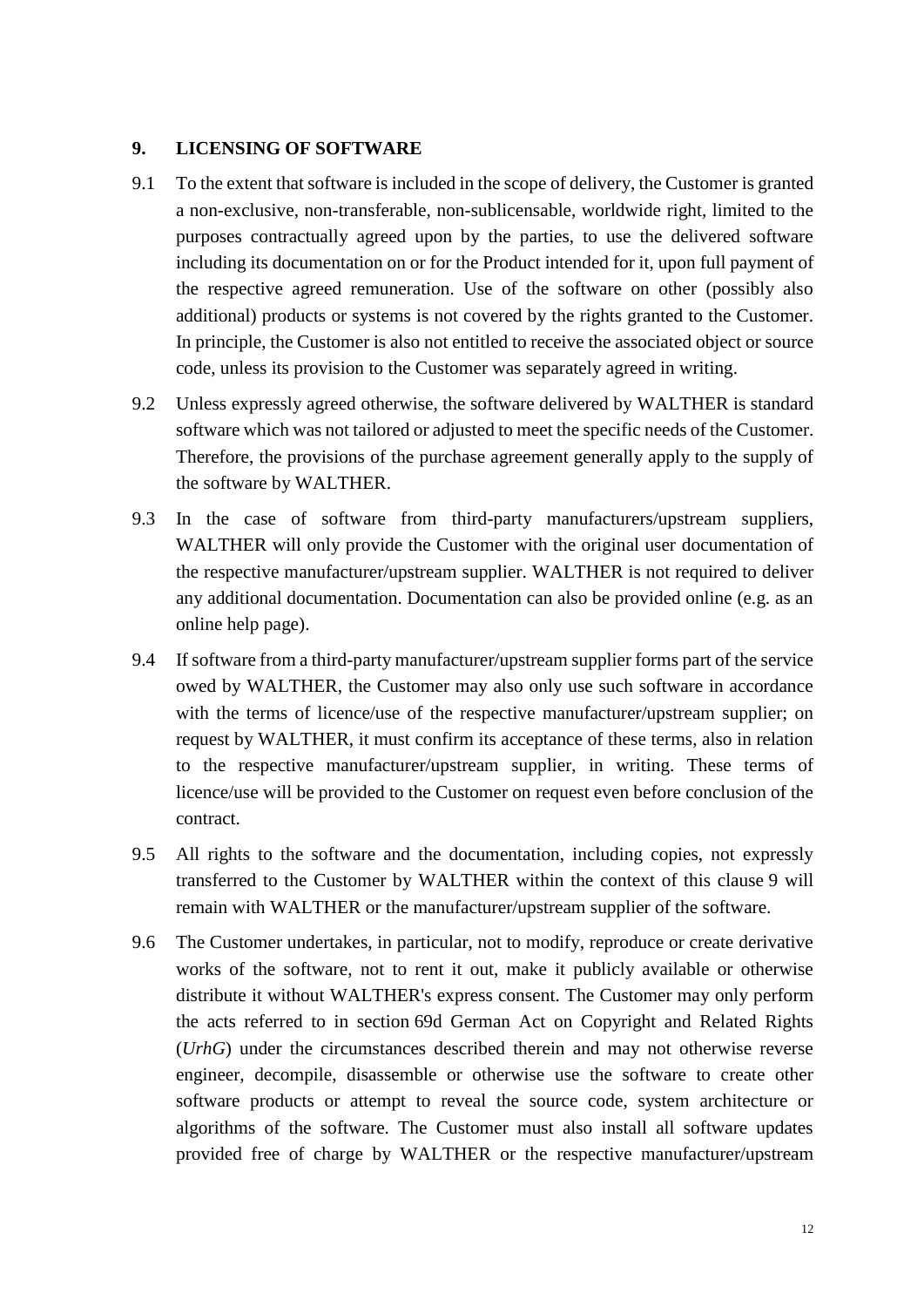supplier. The Customer undertakes not to remove or to alter manufacturer's data, in particular copyright marks, without WALTHER's prior express consent.

- 9.7 The software delivered by WALTHER may contain other software that is subject to an "open source" or "free software" licence ("**Open Source Software**"). WALTHER is entitled to include the Open Source Software in the software and the Customer is entitled to use it as part of the software. However, the rights of use granted within the framework of this clause [9](#page-11-0) do not apply to the Open Source Software contained in the software. Instead, the terms of the respective open source software licence apply to the Open Source Software. No provision contained in these GTC limits the rights of the Customer under an open source software licence or grants the Customer rights that conflict with or supersede an open source software licence. In certain cases, WALTHER is required, in accordance with the terms of licence of the respective Open Source Software, to provide the Customer with copies of the source codes of Open Source Software, the applicable terms of licence and/or other information. In such case, the Customer may obtain these copies of the relevant Open Source Software, licence terms and/or other information by sending a request to WALTHER.
- 9.8 If the Customer declares withdrawal from the contract, the Customer's right to use software licensed or otherwise provided by WALTHER will end. Within the context of the retransfer, the Customer must, at WALTHER's discretion, (i) return all software, including any copies made, to WALTHER, or (ii) destroy it and confirm this in writing to WALTHER.

#### **10. CONFIDENTIALITY, REVERSE ENGINEERING**

- 10.1 The Customer will treat all documents or other information provided to it by WALTHER as confidential. This also applies if the information does not meet the requirements of a trade secret within the meaning of section 2 German Trade Secrets Act (*GeschGehG*)
- 10.2 This does not apply to the extent the information was independently developed by the Customer, transmitted to it by third parties without breach of a confidentiality obligation, is in the public domain or the Customer is required to disclose it due to a statutory, official or court order.
- 10.3 Reverse engineering regarding products or services delivered by WALTHER within the meaning of section 3 German Trade Secrets Act (*GeschGehG*) is prohibited.